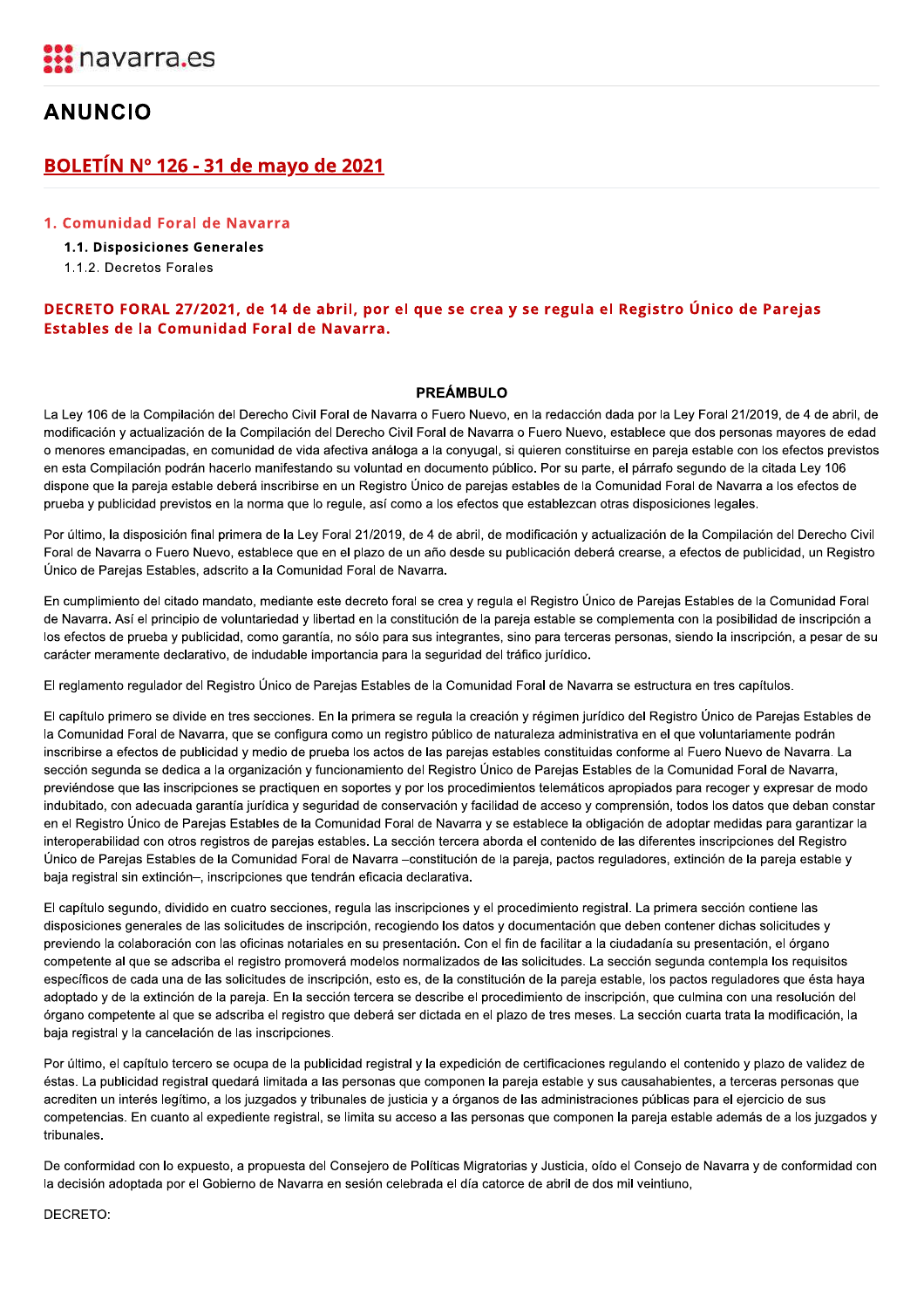## **CAPÍTULO I**

#### Registro Único de Parejas Estables de la Comunidad Foral de Navarra

#### **SECCIÓN PRIMERA**

#### Creación y régimen jurídico del Registro Único de Parejas Estables de la Comunidad Foral de Navarra

Artículo 1. Creación y naturaleza del Registro Único de Parejas Estables de la Comunidad Foral de Navarra.

1. Se crea el Registro Único de Parejas Estables de la Comunidad Foral de Navarra a efectos de publicidad y medio de prueba de los actos de las parejas estables constituidas conforme al Fuero Nuevo de Navarra que se inscriban en el mismo.

2. El Registro Único de Parejas Estables de la Comunidad Foral de Navarra tiene naturaleza administrativa y es público, de conformidad con lo establecido en este decreto foral, y estará adscrito al departamento competente en materia de justicia del Gobierno de Navarra.

3. La inscripción de la pareja estable en el Registro Único es voluntaria. No obstante, la pareja estable deberá inscribirse en el Registro Único a los efectos de publicidad previstos en el presente reglamento, así como a los efectos que establezcan otras disposiciones legales.

Artículo 2. Funciones.

Corresponden al Registro Único de Parejas Estables de la Comunidad Foral de Navarra el ejercicio de las siguientes funciones:

a) La tramitación y resolución de las solicitudes de inscripción relativas a las parejas estables.

b) El archivo y la custodia de los documentos en él depositados.

c) La publicidad y la prueba de los actos que se inscriban en el mismo.

d) La emisión de datos estadísticos para su incorporación al Plan de Estadística de Navarra y de informes de carácter técnico cuando sean requeridos por organismos públicos.

Artículo 3. Actos inscribibles.

1. Serán objeto de inscripción en el Registro Único de Parejas Estables de la Comunidad Foral de Navarra:

a) La pareja estable constituida en documento público conforme al Fuero Nuevo de Navarra.

b) Los distintos pactos relativos a los aspectos personales, familiares y patrimoniales de la relación, y a los derechos y obligaciones de las personas que la integran.

c) La extinción de la pareja estable previamente inscrita.

d) La baja registral de la pareja estable.

2. Las inscripciones en el Registro Único de Parejas Estables de la Comunidad Foral de Navarra serán voluntarias y gratuitas. No obstante, será obligatorio para cualquiera de las personas que forman la pareja estable comunicar al Registro Único de Parejas Estables de la Comunidad Foral de Navarra la extinción de la pareja previamente inscrita.

#### **SECCIÓN SEGUNDA**

#### Organización y funcionamiento del Registro Único de Parejas Estables de la Comunidad Foral de Navarra

Artículo 4. Estructura del Registro Único de Parejas Estables de la Comunidad Foral de Navarra.

1. En el Registro Único de Parejas Estables de la Comunidad Foral de Navarra se llevarán los siguientes libros:

a) Libro principal, en el que se practicarán las inscripciones recogidas en este decreto foral.

b) Libro auxiliar, en el que figurarán por orden alfabético de apellidos las personas inscritas en el Libro principal, con la referencia a sus respectivos documentos acreditativos de identidad, dejando constancia de las páginas del libro principal en las que se hayan practicado las inscripciones que les afecten.

2. En el Registro Único de Parejas Estables de la Comunidad Foral de Navarra se depositará la documentación presentada para realizar las distintas inscripciones que afecten a una misma pareja estable, quedando la misma incorporada al expediente registral, al que se le asignará un número en el libro principal que coincidirá con el atribuido en el momento de la inscripción de la constitución de la misma.

Artículo 5. Gestión registral.

Las inscripciones se practicarán en soportes y por los procedimientos telemáticos apropiados para recoger y expresar de modo indubitado, con adecuada garantía jurídica y seguridad de conservación y facilidad de acceso y comprensión, todos los datos que deban constar en el Registro Único de Parejas Estables de la Comunidad Foral de Navarra.

Artículo 6. Interoperabilidad con otros registros de parejas estables.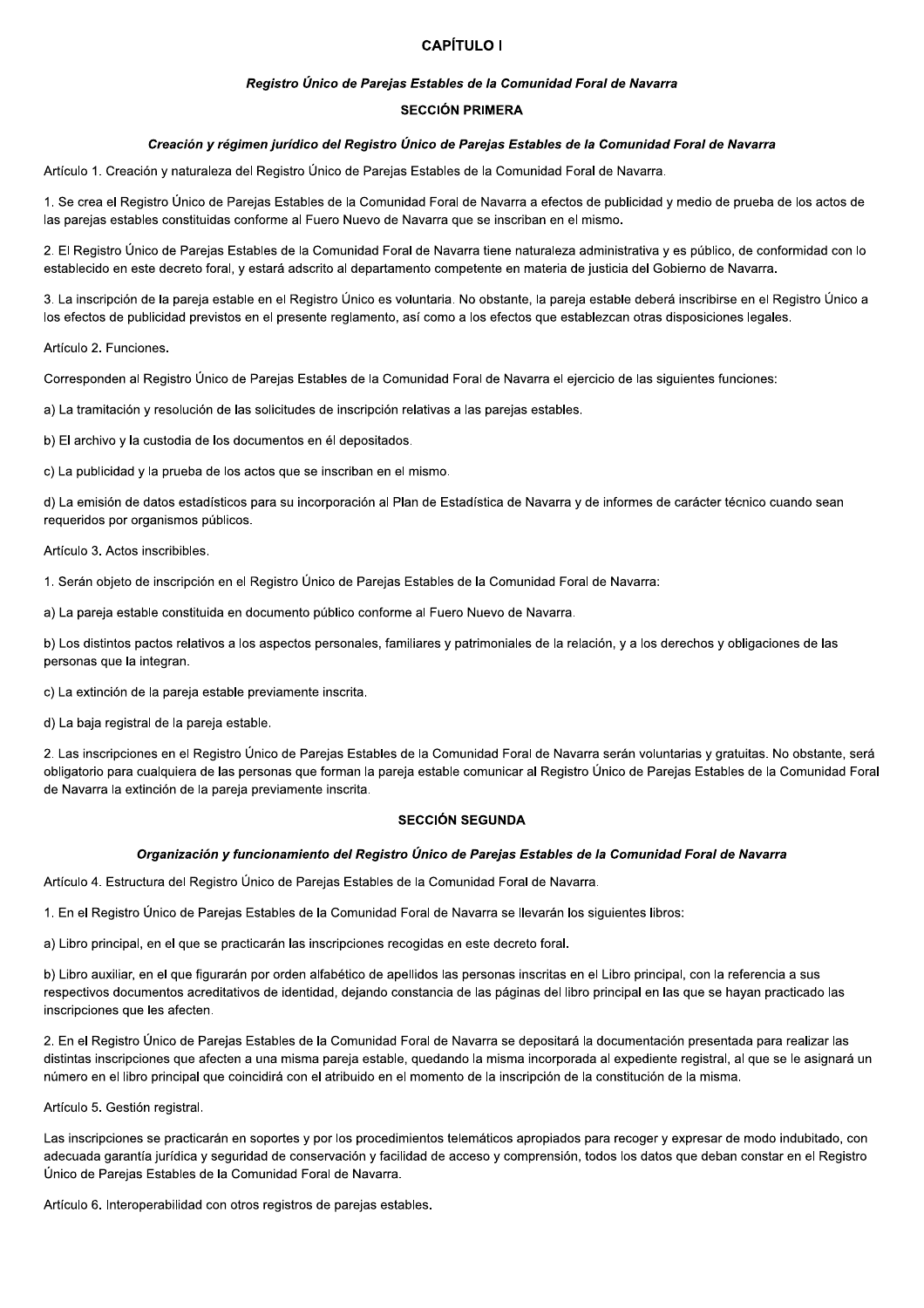1. La Administración de la Comunidad Foral de Navarra mantendrá las oportunas relaciones de cooperación y colaboración con otras administraciones públicas que hayan creado registros de parejas estables, de hecho, o similares, al objeto de evitar supuestos de doble inscripción.

2. Además, adoptará las medidas necesarias e incorporará las tecnologías precisas para posibilitar la interconexión del Registro Único de Parejas Estables de la Comunidad Foral de Navarra con otros registros de parejas estables o de hecho existentes en otros ámbitos competenciales, con el fin de crear una red de comunicaciones que permita el intercambio de información al objeto de cumplir las finalidades de estos registros.

3. En todo caso, la interconexión y comunicación de datos entre registros deberá realizarse garantizando el cumplimiento de la legislación y las garantías exigibles en materia de protección de datos de carácter personal y seguridad de la información.

#### **SECCIÓN TERCERA**

#### Contenido del Registro Único de Parejas Estables de la Comunidad Foral de Navarra

Artículo 7. Contenido de las inscripciones.

1. Los asientos del Registro Único de Parejas Estables de la Comunidad Foral de Navarra tendrán el siguiente contenido:

1.1. Pareja estable constituida.

-El nombre y los apellidos de las personas que la han constituido.

-La fecha y lugar de nacimiento y la nacionalidad de cada una de las personas que la forman.

-El sexo de cada una de las personas que la forman.

-El estado civil de cada una de las personas que la forman.

-La fecha de constitución de la pareja.

-El domicilio común de la pareja.

-Los documentos acreditativos de la identidad de las personas que conforman dicha pareja.

-Identificación del documento público que recoja la manifestación de voluntad constitutiva de la pareja estable.

-Las fechas de presentación de la solicitud y de la inscripción.

-En su caso, el tiempo anterior de convivencia manifestado por las personas que la forman.

-Cualquier otra mención que fuese relevante a los efectos de la inscripción de la constitución de la pareja estable.

1.2. Pactos reguladores de los aspectos personales, familiares y patrimoniales de la pareja estable.

-El número de inscripción de la pareja estable.

-La identificación de las personas de la pareja estable que han de instar conjuntamente la inscripción.

-La identificación del documento o documentos de formalización de los diferentes pactos.

-Las fechas de presentación de la solicitud y de la inscripción.

1.3. Extinción de la pareja estable.

-El número de inscripción de la pareja estable.

-La identificación de la persona o personas de la pareja estable que comunican a efectos de inscripción, según la causa en la que se fundamente.

-La causa.

-La fecha de la extinción.

-Las fechas de presentación de la solicitud y de la inscripción.

1.4. Las inscripciones a instancia de parte de baja registral del Registro Único de Parejas Estables de la Comunidad Foral de Navarra, sin extinción de la pareja estable.

-El número de inscripción de la pareja estable.

-La identificación de las personas de la pareia estable que han de instar conjuntamente la inscripción.

-Las fechas de presentación de la solicitud y de la inscripción.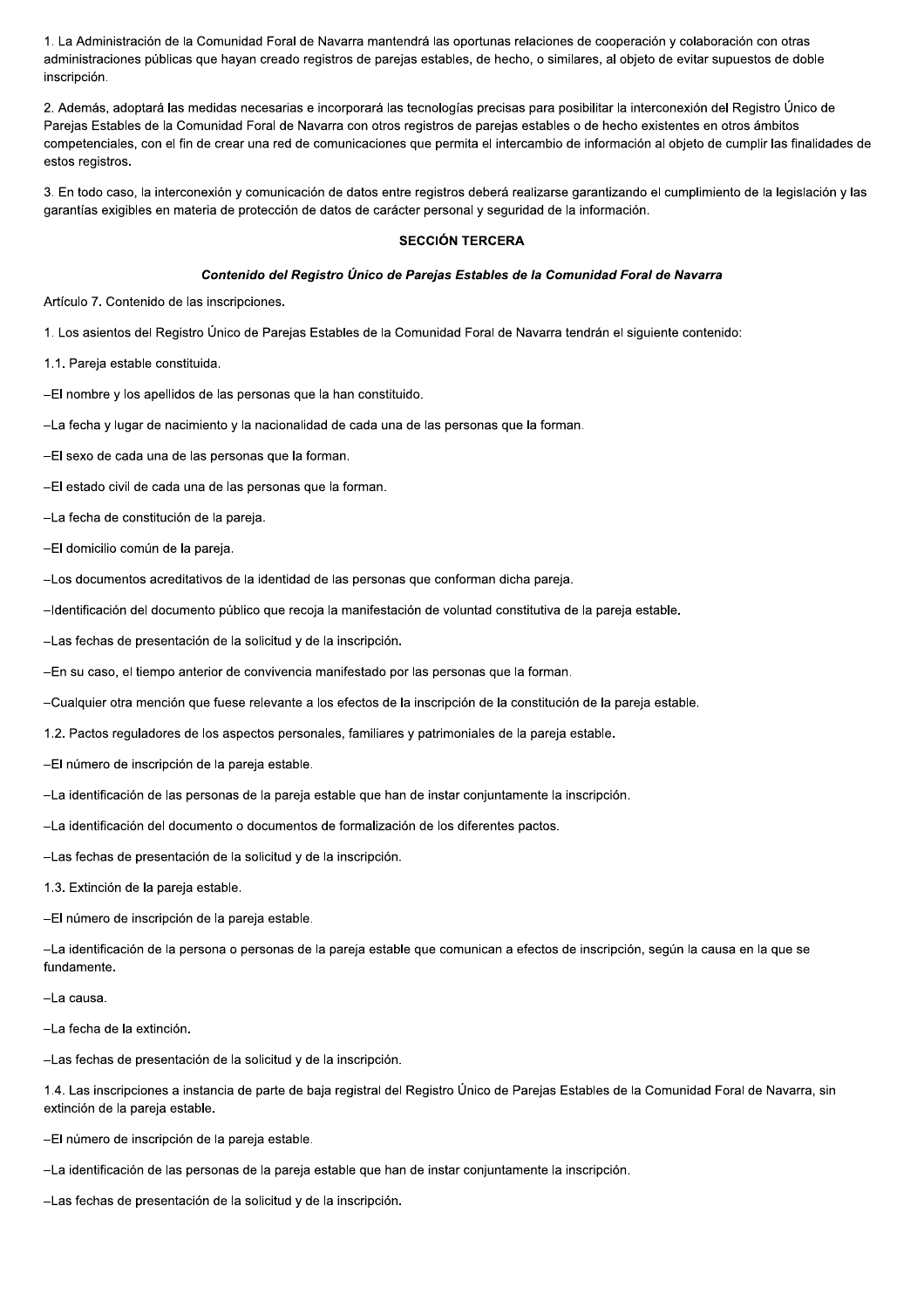2. Si la resolución finalizadora del procedimiento de inscripción acordara la no realización de cualquiera de las anteriores inscripciones, ya sea por denegación o por desistimiento, se hará en el Registro Único de Parejas Estables de la Comunidad Foral de Navarra la correspondiente anotación, que deberá contener la identificación de la inscripción solicitada, la fecha de la resolución y el motivo de la no inscripción.

3. En el supuesto de que existan resoluciones judiciales que afecten a los actos inscritos, se hará constar en el correspondiente asiento los datos relevantes de dichas resoluciones.

Artículo 8. Eficacia de las inscripciones.

1. Las inscripciones en el Registro Único de Parejas Estables de la Comunidad Foral de Navarra tienen una eficacia declarativa.

2. Las parejas estables constituidas conforme al Fuero Nuevo de Navarra tendrán, una vez acreditada su existencia, estén o no inscritas, los derechos y deberes reconocidos a las mismas por el Fuero Nuevo de Navarra, y en su caso, los derechos y deberes reconocidos por el resto de la normativa que les sea aplicable, siempre que cumplan los requisitos exigidos para ello.

#### **CAPÍTULO II**

Las inscripciones y el procedimiento registral

#### **SECCIÓN PRIMERA**

#### Disposiciones generales de las solicitudes de inscripción

Artículo 9. Requisitos generales de las solicitudes de inscripción.

1. El órgano competente al que esté adscrito el Registro Único de Parejas Estables de la Comunidad Foral de Navarra promoverá la aprobación de modelos normalizados de las solicitudes de inscripción y, en su caso, de modelos normalizados de pactos de regulación de los aspectos personales, familiares y patrimoniales de la relación, y de los derechos y obligaciones de sus integrantes, al objeto de facilitar a la ciudadanía la presentación, tanto presencial como telemática, de los distintas solicitudes de inscripción.

2. Las solicitudes de inscripción deberán contener los siguientes datos de las dos personas que componen la pareja estable:

- a) Nombre y apellidos.
- b) Número de DNI, tarjeta de identidad de extranjero o pasaporte.
- c) Fecha y lugar de nacimiento.
- d) Nacionalidad o nacionalidades.
- e) Sexo.
- f) Estado civil.

g) Domicilio común designado por la pareja estable.

h) Lugar y fecha de presentación de la solicitud.

i) La firma de las dos personas que componen la pareja, o de una de ellas, según se establece en este decreto foral.

Artículo 10. Documentación común a aportar junto a las solicitudes de inscripción.

Todas las solicitudes de inscripción se presentarán acompañadas de la siguiente documentación preceptiva:

a) Acreditación de la identidad de las personas que componen la pareja estable o del solicitante según los casos.

b) Los documentos que, para cada tipo de inscripción, se detallan en los artículos siguientes.

c) Declaración responsable de las personas que componen la pareja o del solicitante mediante la que ponen de manifiesto que:

-Son ciertos, y se ajustan a la normativa aplicable, los datos contenidos en la solicitud y documentación que le acompaña.

-Conocen los efectos que se derivan de la inscripción que se solicita.

Artículo 11. Requisitos de los documentos extranjeros.

Los documentos extranjeros deberán ser traducidos y legalizados con arreglo a las disposiciones que determine la legislación general de aplicación en la materia.

#### **SECCIÓN SEGUNDA**

#### Requisitos específicos de cada solicitud de inscripción

Artículo 12. Inscripción de la pareja estable constituida.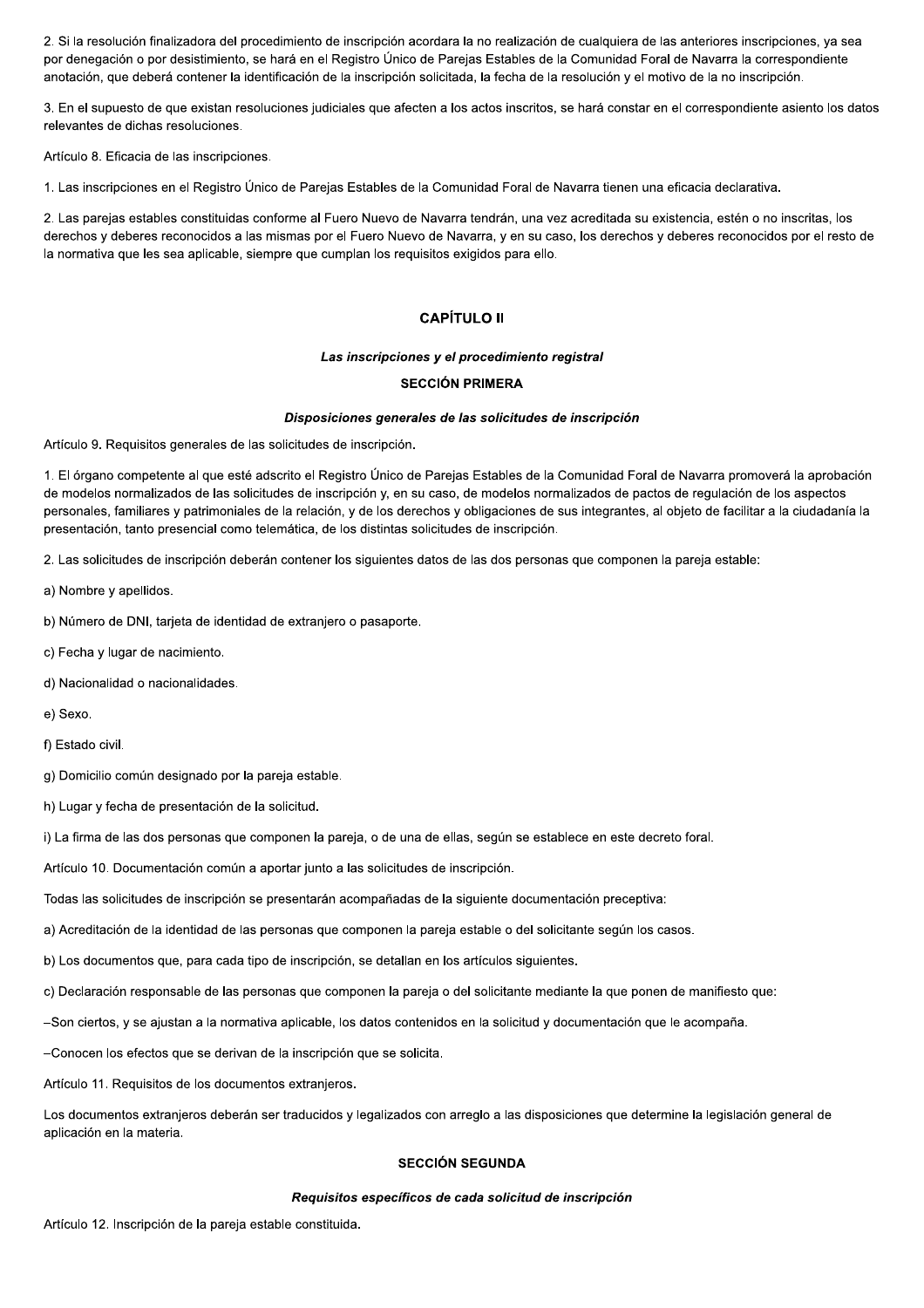1. Para inscribir una pareja estable constituida en Navarra se presentará solicitud de inscripción debidamente firmada por ambas partes a la que se adjuntar la siguiente documentación:

a) Documento público que recoja la manifestación de voluntad constitutiva de la pareja estable conforme al Fuero Nuevo de Navarra, en el que conste la identificación de las personas que la integran, así como su declaración sobre capacidad suficiente para su constitución, no estar incursas en causa de prohibición ni sometida a condición o duración temporal.

b) Certificado de empadronamiento en el mismo domicilio ubicado en alguno de los municipios de la Comunidad Foral. Este certificado no será exigido cuando las personas integrantes de la pareja estable, constituida conforme al Fuero Nuevo de Navarra, realicen una declaración responsable en la que dejen constancia de que, pese a residir fuera de la Comunidad Foral de Navarra, ambas mantienen su condición civil foral.

c) Declaración responsable manifestando, al tiempo de la solicitud, que se reúnen los requisitos de la ley 106 y no concurren las prohibiciones de la ley 107, ambas del Fuero Nuevo de Navarra.

2. Las oficinas notariales podrán presentar la solicitud de inscripción de la pareja estable que ha manifestado en documento público su voluntad constitutiva conforme al Fuero Nuevo de Navarra y, en su caso, la inscripción de los pactos reguladores de la misma. A estos efectos, han de remitir toda la documentación recogida en este Decreto Foral en orden a las diferentes inscripciones, y acreditar que esa solicitud se hace a petición expresa de las dos personas que integran la pareja estable.

Artículo 13. Inscripción de los pactos reguladores de la pareja estable.

1. Las parejas estables constituidas como tales de acuerdo al Fuero Nuevo de Navarra podrán solicitar en cualquier tiempo la inscripción de los pactos reguladores de las relaciones personales, familiares, y patrimoniales en los que se establezcan, además, los respectivos derechos y obligaciones de las dos personas que la componen.

2. A la solicitud de inscripción debe adiuntarse, preceptivamente, la siguiente documentación:

a) Documento mediante el cual se hayan formalizado los pactos reguladores de la pareja estable.

b) Declaración responsable de cada una de las personas que componen la pareja estable en la que manifiesten que, en la fecha de la solicitud de inscripción de los pactos, siguen reuniendo todos los requisitos legales para ser, conforme al Fuero Nuevo de Navarra, una pareja estable.

3. El personal del Registro Único de Parejas Estables de la Comunidad Foral de Navarra velará por la no contravención de las normas imperativas o de orden público de tales pactos, pero no calificará la adecuación de los mismos al resto de las normas del ordenamiento jurídico.

Artículo 14. Inscripción de la extinción de la pareja estable.

1. Para hacer constar la extinción de una pareja estable inscrita en Registro Único de Parejas Estables de la Comunidad Foral de Navarra se presentará solicitud de inscripción con la documentación que acredite dicha extinción en la forma prevista en el presente decreto foral.

2. La solicitud deberá recoger la causa de la extinción de conformidad con lo establecido en la ley 110 del Fuero Nuevo de Navarra.

3. A la solicitud de inscripción de extinción de la pareja estable debe adjuntarse, preceptivamente y según sea la causa de extinción, la siguiente documentación:

a) Por muerte de una de las personas que integran la pareja estable: certificado de defunción o declaración judicial de fallecimiento presentado por la persona supérstite de la pareja o por tercera persona interesada. La fecha de extinción que constará será la del día de la muerte o declaración de fallecimiento contenida en el certificado de defunción o declaración judicial de fallecimiento.

b) Por matrimonio entre las personas que forman la pareja estable: certificado literal de matrimonio. La fecha de extinción que constará será la del día del matrimonio que conste en dicha certificación.

c) Por el matrimonio de cualquiera de las personas que integran la pareja estable con otra persona: certificado literal del matrimonio. La fecha de extinción que constará será la del matrimonio que conste en dicha certificación.

d) Por voluntad de las personas que forman la pareja estable:

-Documento público en el que se haya formalizado la extinción de la pareja estable.

-Acta de comparecencia conjunta de las dos personas que componen la pareja estable inscrita ante el Registro Único de Parejas Estables de la Comunidad Foral de Navarra. La comparecencia podrá practicarse de forma separada en supuestos de violencia de género.

-Acta de comparecencia de una de las personas que componen la pareja estable inscrita ante el Registro Único de Parejas Estables de la Comunidad Foral de Navarra, previa comunicación fehaciente a la otra persona de la pareia.

e) Por cese de la convivencia con ruptura efectiva de la comunidad de vida: documento o documentos que acrediten, por cualquier medio válido en Derecho, el cese de la convivencia y la consiguiente ruptura de la comunidad de vida.

Artículo 15. Inscripción de oficio de la extinción de la pareja estable.

La inscripción de la extinción de la pareja estable se practicará de oficio en aquellos casos en los que el Registro Único de Parejas Estables de la Comunidad Foral de Navarra tenga constancia fehaciente de que alguna de las siguientes circunstancias afecta a alguna de las personas de la pareja estable:

a) Fallecimiento o declaración de fallecimiento.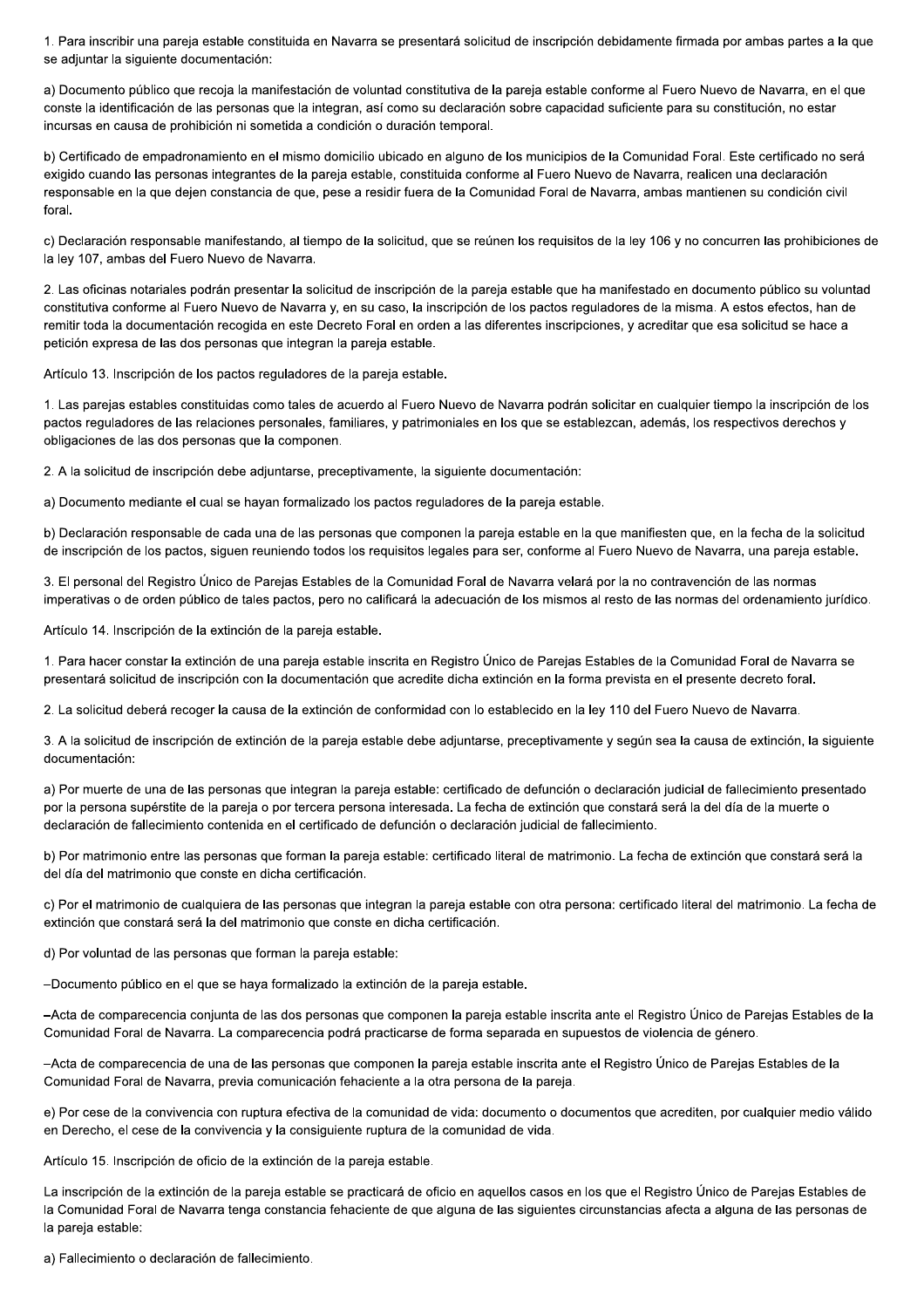b) Matrimonio.

c) Constitución de otra pareja estable.

d) Por cualquier causa objetiva que sea relevante a los efectos de la persistencia de la pareja estable.

#### **SECCIÓN TERCERA**

#### Procedimiento de inscripción

Artículo 16. Iniciación.

Las solicitudes de inscripción se presentarán en cualquiera de los lugares establecidos en el artículo 16.4, de la Ley 39/2015, de 1 de octubre, del Procedimiento Administrativo Común de las Administraciones Públicas, ya sea de forma presencial o telemática, salvo para aquellas inscripciones que, de conformidad con lo establecido en este decreto foral, necesiten la comparecencia personal.

Artículo 17. Instrucción.

1. La unidad responsable del Registro Único de Parejas Estables de la Comunidad Foral de Navarra recibirá y comprobará las solicitudes de inscripción presentadas.

2. Si la solicitud presentada contuviera algún defecto o no se hubieran presentado alguno de los documentos exigibles se requerirá para que se subsane la falta o acompañe la documentación en el plazo de veinte días hábiles.

El plazo podrá ser ampliado, de oficio o a instancia de parte, hasta en diez días hábiles más, cuando la subsanación o la aportación de los documentos o datos requeridos presenten dificultades especiales.

En el caso de personas extranjeras que tengan necesidad de solicitar la documentación a sus países de origen se podrá ampliar el plazo de subsanación hasta un máximo de un mes.

3. Si el requerimiento no se cumplimenta en sus propios términos se tendrá por desistida a la pareja estable en su petición, archivándose ésta previa resolución del órgano competente al que esté adscrito el Registro Único de Parejas Estables de la Comunidad Foral de Navarra.

Artículo 18. Resolución.

1. El órgano competente al que esté adscrito el Registro Único de Parejas Estables de la Comunidad Foral de Navarra dictará y notificará la resolución en el plazo de tres meses desde que la solicitud tuvo entrada en el Registro General Electrónico de la Administración de la Comunidad Foral de Navarra.

2. La resolución, que será siempre motivada, acordará practicar o denegar la inscripción solicitada, y la baja registral, en su caso, pudiendo asimismo acordar el archivo de la solicitud en caso de desistimiento.

3. Transcurrido el plazo de resolución sin haberse notificado la resolución expresa se entenderá estimada la solicitud.

4. En la resolución de inscripción de la pareja estable se le asignará un número registral que será el mismo para cada una de las distintas y sucesivas inscripciones que se practiquen en relación a dicha pareja.

5. Una vez dictada la correspondiente resolución favorable a la práctica de una inscripción, o su modificación, o la baja de la misma, deberá anotarse en el libro principal del Registro Único de Parejas Estables de la Comunidad Foral de Navarra.

6. Las resoluciones serán notificadas a las personas de la pareja estable y serán recurribles de conformidad con lo establecido en la Ley Foral 11/2019, de 11 de abril, de la Administración de la Comunidad Foral de Navarra y del Sector Público Institucional Foral.

Artículo 19. Especialidades del procedimiento de inscripción de la extinción por voluntad de las partes de la pareja estable o de una de ellas.

1. Las parejas estables inscritas en el Registro Único de Parejas Estables de la Comunidad Foral de Navarra podrán solicitar la inscripción de su extinción, ya sea por voluntad de las dos personas que componen la pareja, o ya sea por voluntad únicamente de una de ellas, mediante presentación del documento público en el que conste la extinción de la pareia conforme al Fuero Nuevo de Navarra o mediante su comparecencia ante el Registro Único de Parejas Estables de la Comunidad Foral de Navarra, manifestando de forma expresa su decisión de poner fin y extinguir dicha pareja estable.

2. En el caso de que inste la inscripción de la extinción sólo una de las personas que componen la pareja estable inscrita, podrá acreditar a efectos de la fecha de extinción que se ha comunicado a la otra persona de la pareja estable, de forma fehaciente y por cualquier medio válido en derecho, su decisión de extinguir la pareja.

3. En el caso de que la persona que solicita la inscripción de la extinción sea víctima de violencia de género, la comunicación previa y fehaciente de su voluntad de extinguir a la otra persona de la pareja, a efectos de la fecha de extinción, se hará por la persona designada por el registro para levantar el acta de comparecencia, siempre que así se solicite y se acredite dicha condición junto a la solicitud, por cualquiera de los siguientes medios:

a) Orden de protección en vigor a la fecha de la solicitud.

b) Sentencia condenatoria por hechos constitutivos de violencia de género, en la que se acuerdan medidas de protección a favor de la víctima. que se encuentren en vigor a la fecha de la solicitud.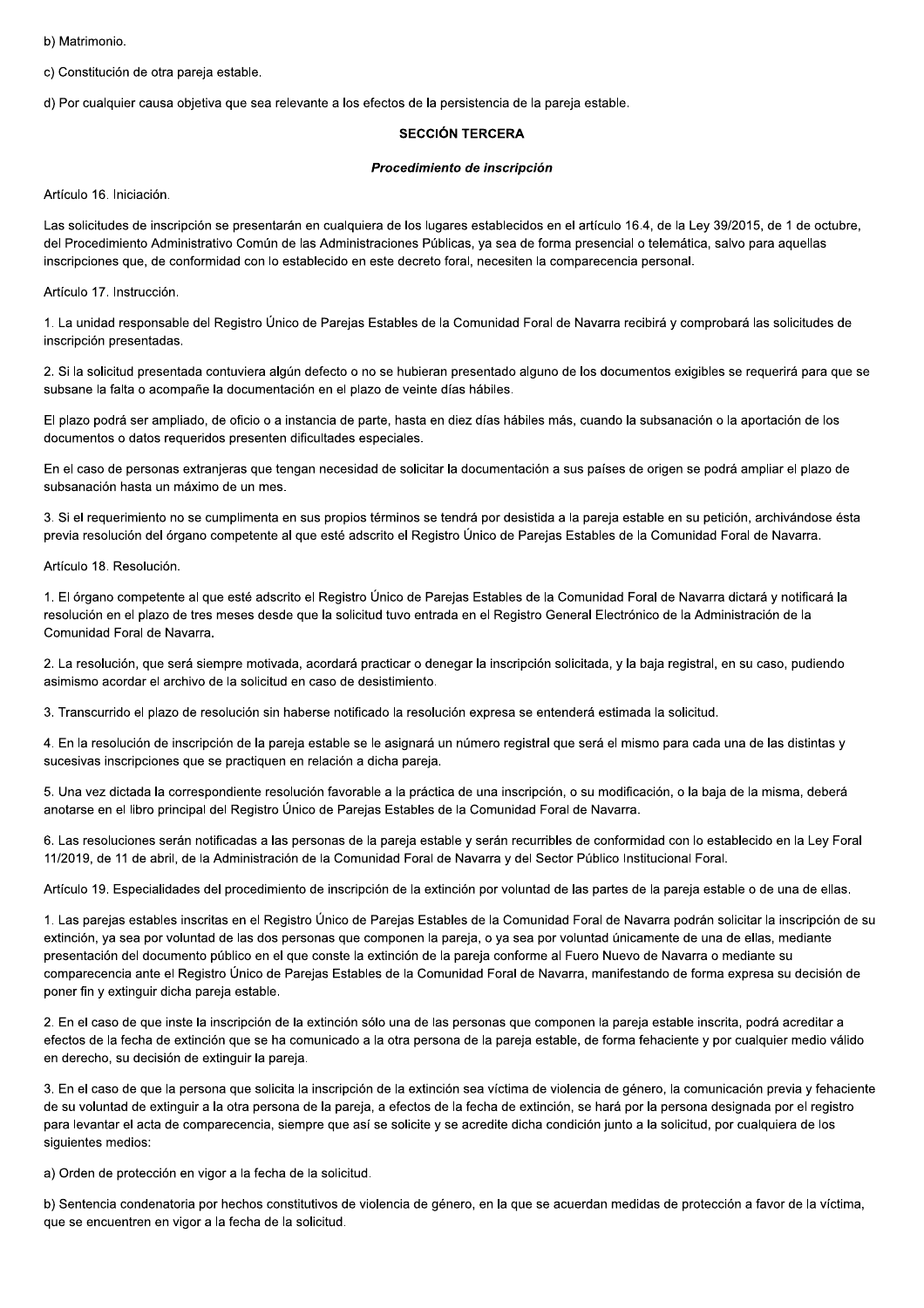c) En ausencia de la orden de protección o sentencia condenatoria, será título de acreditación de la situación de violencia de género el informe del Ministerio Fiscal que indique la existencia de indicios de que la solicitante es víctima de violencia de género, en tanto se dicta la orden de protección.

d) Cualquier otro documento público que acredite dicha condición.

4. En el caso de extinción en documento público, en el mismo debe de constar la identificación de las personas que integran la pareja estable, su capacidad, la manifestación de su mutua voluntad de extinguir la pareja estable, o de la voluntad unilateral de una de ellas de extinguirla, y en este segundo supuesto, la comunicación fehaciente a la otra parte de esa voluntad de extinguir.

5. En el caso de extinción por comparecencia, el Registro Único de Parejas Estables de la Comunidad Foral de Navarra designará, a estos efectos, de entre su personal, a la persona competente para levantar el acta de comparecencia.

6. El acta de comparecencia contendrá los siguientes datos de las personas que componen la pareja estable, así como los siguientes contenidos:

a) El nombre y apellidos de los integrantes de la pareja estable.

b) Número de DNI, tarjeta de identidad de extranjero o pasaporte.

c) Nacionalidad o nacionalidades.

d) Sexo.

e) Estado civil.

f) Domicilio designado para la pareja estable.

g) Número de inscripción de la pareja estable, fecha de constitución y de inscripción de la misma y, en su caso, la existencia o no de pactos requladores.

h) Manifestación expresa de que por decisión voluntaria se ha extinguido la pareja estable conforme a lo establecido al efecto en el Fuero Nuevo de Navarra.

i) En su caso, la comunicación fehaciente a la otra parte de la voluntad de extinguir la pareja estable realizada por la otra, o por la persona del Registro que levanta el acta en el caso de concurrir la condición de víctima de violencia de género.

j) Fecha de la comparecencia.

k) Fecha de la extinción, en su caso.

I) Firma de la persona o personas solicitantes y de la persona designada por el Registro Único de Parejas Estables de la Comunidad Foral de Navarra para levantar el acta.

7. Una vez levantada el acta, la misma será leída y firmada por la persona o personas que solicitan la inscripción de la extinción de la pareja estable. El acta será trasladada, en su caso, a la notaría en la que se formalizó el documento público de constitución de dicha pareja.

8. La resolución por la que se inscriba la extinción de la pareia estable será notificada, en su caso, a la notaría en la que se formalizó el documento público de constitución de dicha pareja y a las personas que integraban dicha pareja estable, a los efectos legales oportunos.

Artículo 20. Especialidades del procedimiento de inscripción de oficio de la extinción de la pareja estable.

1. La inscripción de oficio de la extinción de la pareja estable se realizará por el Registro Único de Parejas Estables de la Comunidad Foral de Navarra, en los supuestos contemplados en el artículo 15 de este decreto foral, previa notificación a la persona o personas, según el caso, que formen dicha pareja para que puedan presentar alegaciones.

2. Una vez estudiadas las alegaciones, o en ausencia de las mismas, se procederá a resolver sobre la inscripción o no de la extinción de la pareja estable, conforme al procedimiento establecido en esta sección.

3. La resolución por la que se inscriba la extinción de la pareja estable será notificada, en su caso, al notario ante el que se formalizó el documento público de constitución de dicha pareja, y a las personas que integraban dicha pareja estable, a los efectos legales oportunos.

#### **SECCIÓN CUARTA**

#### Modificación, baja y cancelación de las inscripciones

Artículo 21. Modificación de los datos de la inscripción.

1. Los datos contenidos en las inscripciones registrales de una pareja estable podrán ser modificados de oficio, o a instancia de parte, por causa de error, o de modificación de cualquiera de las circunstancias relevantes a efectos de la inscripción de la pareja estable en el Registro Único de Parejas Estables de la Comunidad Foral de Navarra.

2. A estos efectos, las personas que forman la pareja estable inscrita deberán comunicar al Registro Único de Parejas Estables de la Comunidad Foral de Navarra cualquier variación o modificación en los datos aportados para las inscripciones relativas a la misma, debiendo adjuntarse en su caso la documentación acreditativa del error o del cambio de dichos datos.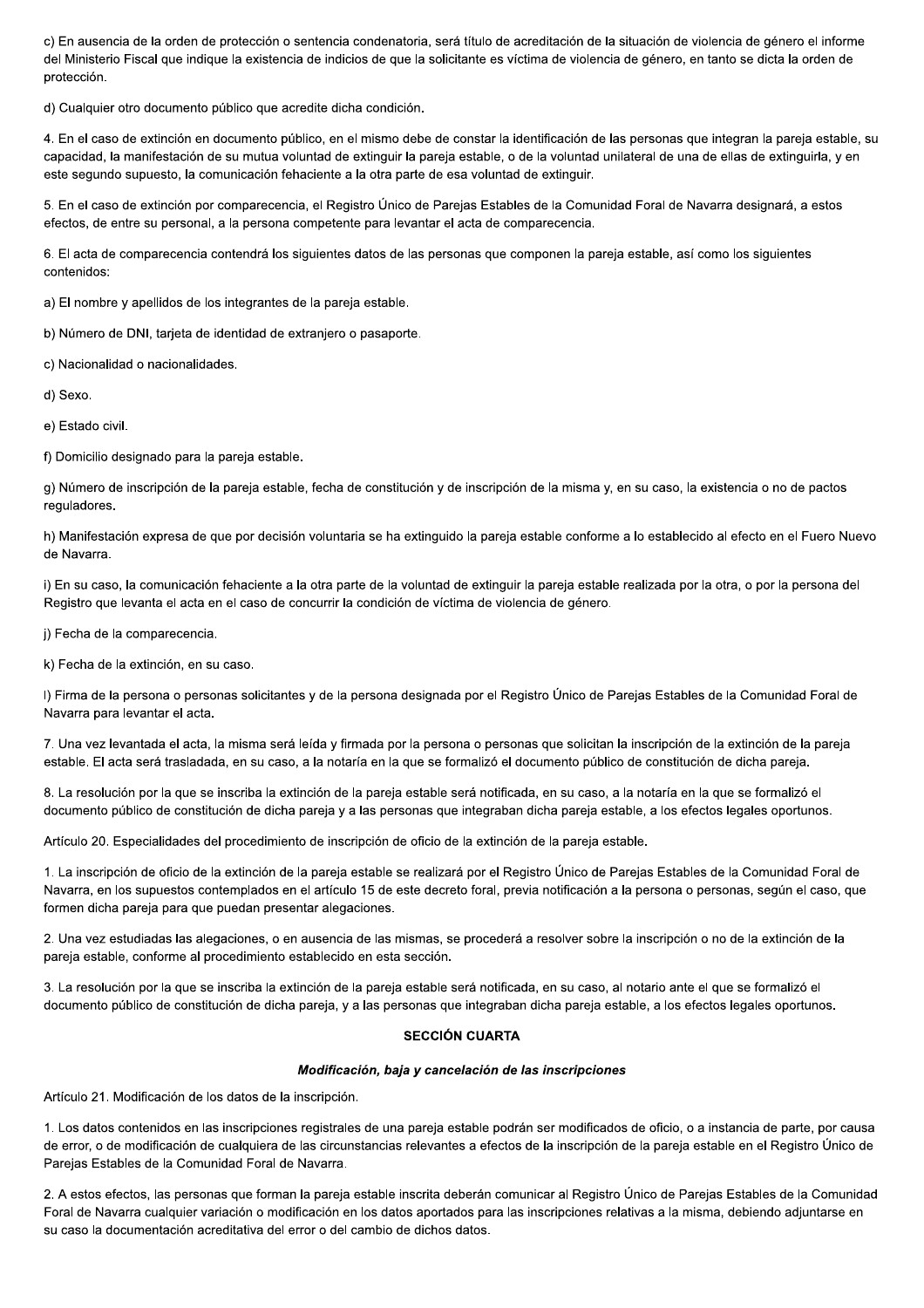3. La modificación se practicará de oficio por el Registro Único de Parejas Estables de la Comunidad Foral de Navarra en aquellos casos en los que tenga constancia fehaciente de cualquier variación o modificación de los datos que afectan a cualquiera de las personas de la pareja estable, y que son relevantes a los efectos de las inscripciones de dicha pareja en el Registro Único de Parejas Estables de la Comunidad Foral de Navarra.

4. Conocidos los nuevos datos y/o documentos, el Registro Único de Parejas Estables de la Comunidad Foral de Navarra procederá a notificarlos a la persona o personas, según el caso, que formen dicha pareja, para que puedan presentar alegaciones.

5. Una vez estudiados los nuevos datos y/o documentos, y en su caso, las alegaciones, el Registro Único de Parejas Estables de la Comunidad Foral de Navarra procederá a resolver sobre la modificación o no de las inscripciones de la pareja estable, conforme al procedimiento establecido en la sección tercera de este capítulo.

6. Una vez dictada la resolución que proceda, el Registro Único de Parejas Estables de la Comunidad Foral de Navarra la notificará a las personas de la pareja estable, a los efectos legales oportunos.

Artículo 22. Baja registral de la pareja estable.

1. Las parejas estables inscritas podrán solicitar dar de baja su inscripción del Registro Único de Parejas Estables de la Comunidad Foral de Navarra, cuando la misma no se haya extinguido.

2. Las solicitudes de baja registral de la pareja estable inscrita se solicitarán mediante instancia firmada por las dos personas que la componen.

3. Junto a la solicitud de inscripción debe adjuntarse, preceptivamente, una declaración responsable, expresa y conjunta de las dos personas que componen la pareja, mediante la que ponen de manifiesto que:

a) La pareja estable no se ha extinguido y que siguen reuniendo todos los requisitos legales para ser pareja estable conforme al Fuero Nuevo de Navarra.

b) No obstante lo anterior, ambas personas que componen la pareja estable han decidido que ésta no figure inscrita en el Registro Único de Parejas Estables de la Comunidad Foral de Navarra.

c) Son ciertos, y se ajustan a la normativa aplicable, los datos contenidos en la solicitud y documentación que le acompaña.

d) Son conocedoras de los efectos que se derivan de la baja de la pareja estable en el Registro Único de Parejas Estables de la Comunidad Foral de Navarra

4. El Registro Único de Parejas Estables de la Comunidad Foral de Navarra procederá a resolver sobre la baja registral solicitada conforme al procedimiento establecido en la sección tercera de este capítulo.

5. Una vez dictada la resolución que proceda, el Registro Único de Parejas Estables de la Comunidad Foral de Navarra la notificará a las personas que integran dicha pareja estable, a los efectos legales oportunos.

Artículo 23. Cancelación de la inscripción de la pareja estable.

1. El Registro Único de Parejas Estables de la Comunidad Foral de Navarra podrá, en cualquier momento, incoar de oficio expediente para la cancelación de inscripciones en casos de falsedad o apreciación de incumplimiento de los requisitos legales.

2. El Registro Único de Parejas Estables de la Comunidad Foral de Navarra, conocida y contrastada la falsedad o el incumplimiento, procederá a notificarlos a las personas que formen dicha pareja para que puedan presentar alegaciones.

3. Estudiados los hechos y, en su caso, las alegaciones, el Registro Único de Pareias Estables de la Comunidad Foral de Navarra procederá a resolver sobre la cancelación o no de las inscripciones de la pareja estable, conforme al procedimiento establecido en la sección tercera de este capítulo.

4. Una vez dictada la resolución que proceda, el Registro Único de Parejas Estables de la Comunidad Foral de Navarra la notificará, en su caso, a la notaría en la que se formalizó el documento público de constitución de dicha pareja, y a las personas que integraban dicha pareja estable, a los efectos legales oportunos.

5. Asimismo, el Registro Único de Parejas Estables de la Comunidad Foral de Navarra procederá a cancelar de forma automática las inscripciones registrales relativas a una pareja estable inscrita cuando se le notifique oficialmente cualquier resolución firme, ya sea administrativa o judicial, por la que se declare la nulidad del acto o actos inscritos, notificando dicha cancelación, en su caso, al notario ante el que se formalizó el documento público de constitución de dicha pareja, y a las personas que integraban dicha pareja estable, a los efectos legales oportunos.

## **CAPÍTULO III**

#### Publicidad del registro y expedición de certificados

Artículo 24. Sujeción a la normativa de datos de carácter personal.

Los datos personales del Registro Único de Parejas Estables de la Comunidad Foral de Navarra serán recogidos, tratados y custodiados conforme a lo dispuesto en la normativa reguladora de la materia vigente en cada momento.

Artículo 25. Publicidad del Registro Único de Parejas Estables de la Comunidad Foral de Navarra.